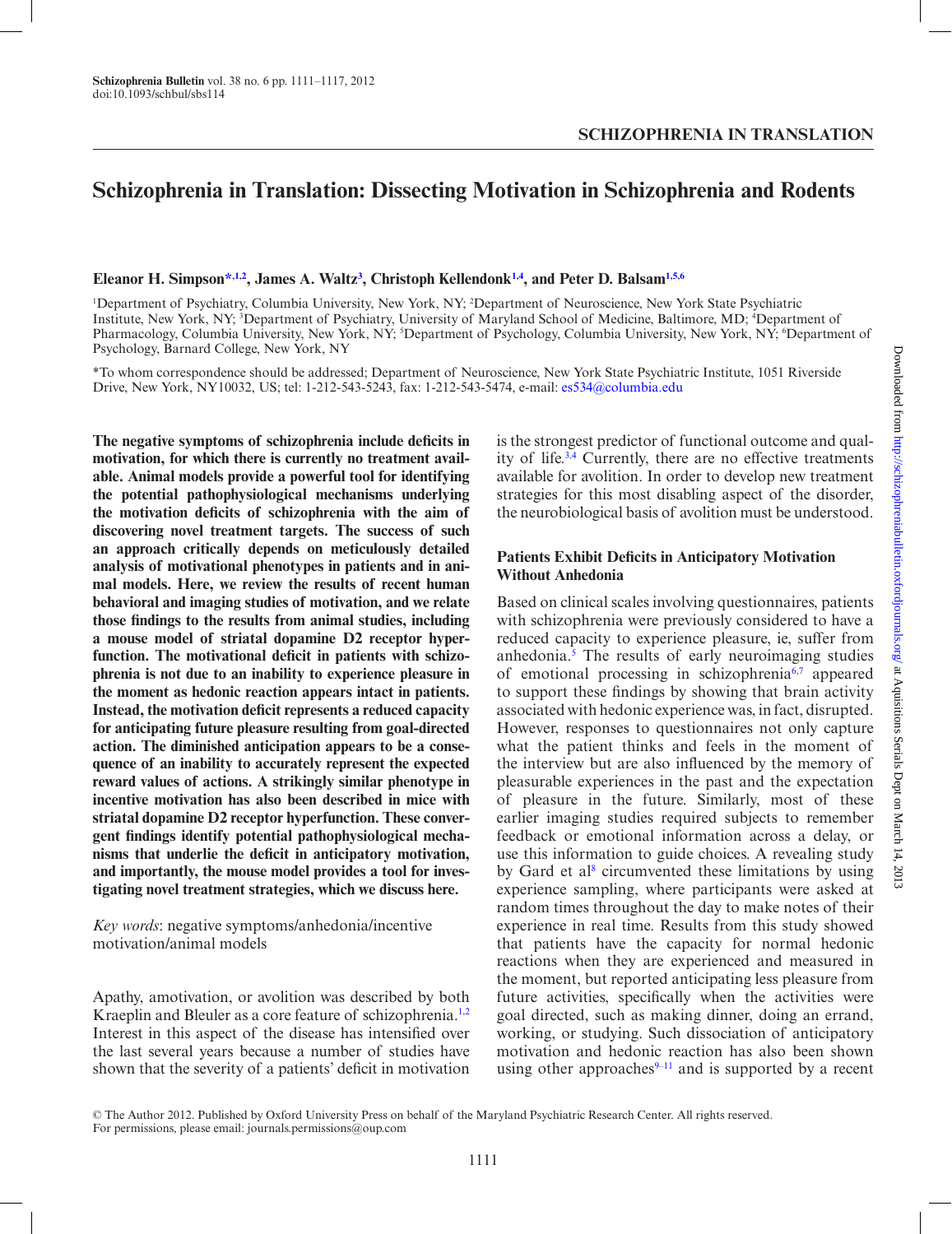extensive review.12 Anticipatory pleasure is known to drive goal-directed behaviors aimed at achieving desired rewards.<sup>13</sup> Consistently, Gard et al<sup>8</sup> found that the degree of deficit in anticipatory pleasure correlates with decrement in goal-directed behavior and general functional outcomes.

In summary, when not required to remember emotional information, or use it to motivate actions, patients with schizophrenia exhibit hedonic responses in reward circuits comparable to control subjects.14,15

### **Consummatory Hedonia (Liking) and Anticipatory Motivation (Wanting) Involve Some Shared Neuroanatomical Substrates but Recruit Distinct Molecular Pathways**

The neural networks supporting hedonic reactions share considerable anatomical overlap with the networks regulating anticipatory motivation. fMRI studies show increased activity in mesocorticolimbic circuitry, including dorsal and ventral striatum, midbrain, orbitofrontal cortex, medial PFC, amygdala, and insula cortex, in response to positive emotional or rewarding stimuli, $16$ and many of these regions are activated by anticipatory motivation (see below). However, wanting and liking also involve some distinct neuroanatomical substrates and are modulated by different neurochemical systems.

For example, hedonic reactions have been found to be regulated by opioid and cannabinoid signaling.<sup>17</sup> The role of opioids and endocannabinoids in hedonic reactions and highly detailed anatomical maps of the sites involved in liking have been determined in rodents by exploiting the fact that the consumption of palatable foods elicits homologos patterns of facial affective reactions in primates (including humans) and rodents.18 Sweet tastes elicit positive facial "liking" expressions including lip licking and rhythmic tongue protrusions, whereas bitter tastes elicit negative "disliking" expressions including mouth gapes. Therefore, by measuring the facial reactions to substances that differ in palatability, hedonic reaction may be quantitatively assessed in rats and mice in a taste-reactivity paradigm. $19,20$  Studies using this paradigm have determined that injection of a *µ*-opioid receptor agonist or endocannabinoid into localized hotspots in the nucleus accumbens area of the ventral striatum and ventral pallidum significantly increase liking. $21-23$  In human imaging studies, both the ventral striatum and ventral pallidum have been shown to be activated in response to positive rewards.17

Wanting involves molecular substrates distinct from liking. Dopamine signaling is relatively uninvolved in hedonic reaction to reward<sup>20,24,25</sup> but is critical for anticipatory motivation.26 Dopamine also plays a key role in processes related to wanting, such as reinforcement learning27,28 and the willingness to expend effort to obtain a goal.29 The brain regions known to participate in incentive

motivation include the orbitofrontal cortex, which plays a key role in updating and maintaining value representations, $30,31$  as does the amygdala. $32,33$  The orbitofrontal cortex and the anterior cingulate cortex have been shown to be important in the computation of cost/benefit values that underlie the initiation and maintenance of action.<sup>34</sup> In addition, the prefrontal cortex is involved in the construction, selection, and execution of specific action plans based on value representations.<sup>34-37</sup> A recent review highlights how deficits in the cognitive processes supported by these structures may underlie the deficit in anticipatory motivation displayed in patients with schizophrenia.12

## **Wanting Is Disrupted in Schizophrenia by an Inability to Accurately Represent the Expected Reward Values of Actions**

Given the evidence of intact liking in patients with schizophrenia, how might motivational deficits emerge? A deficit in "wanting" could reflect a reduced ability to translate hedonic experience into the expectation of value. This reduced ability to update representations of expected value could, in turn, be the result of faulty learning mechanisms, ie, difficulty in computing the reward prediction errors (RPEs) that drive reinforcement learning. However, data from a recent behavioral study suggests that this is not the case. Gold et  $al^{38}$  had patients with schizophrenia and controls perform a probabilistic reinforcement learning task, requiring subjects to learn to choose the best option from each of 4 pairs of stimuli. In 2 pairs, the best option resulted in a frequent monetary gain; in the other 2 pairs, the best option resulted in the frequent avoidance of a monetary loss. Once the pairs were acquired, stimuli were presented in novel combinations in a test phase to assess preferences among stimuli, based on their valence and reinforcement probability (figure 1A). In order to investigate relationships with negative symptoms, patients were split into two subgroups, based on the median rating for avolition/anhedonia in the sample (from the SANS). $39$  Gold et al (2012) found that patients with mild negative symptoms exhibited normal preferences, during both acquisition and test, for gain stimuli, relative to neutral stimuli, and for neutral stimuli, relative to loss stimuli. This result pointed to an intact ability to learn from RPEs in patients with low-negative symptoms. However, when patients with high-negative symptoms were compared with either controls or patients with lownegative symptoms they showed normal acquisition for loss-avoidance stimuli, but slower acquisition and lower accuracy for gain stimuli (figure 1B). High-negative patients also showed a reduced preference for "frequentgain" stimuli, relative to "frequent-loss-avoidance" stimuli. Therefore negative symptoms were not associated with a general deficit in learning from all RPEs, but more specifically with a reduced ability to represent or utilize expected positive values to guide decisions. Computational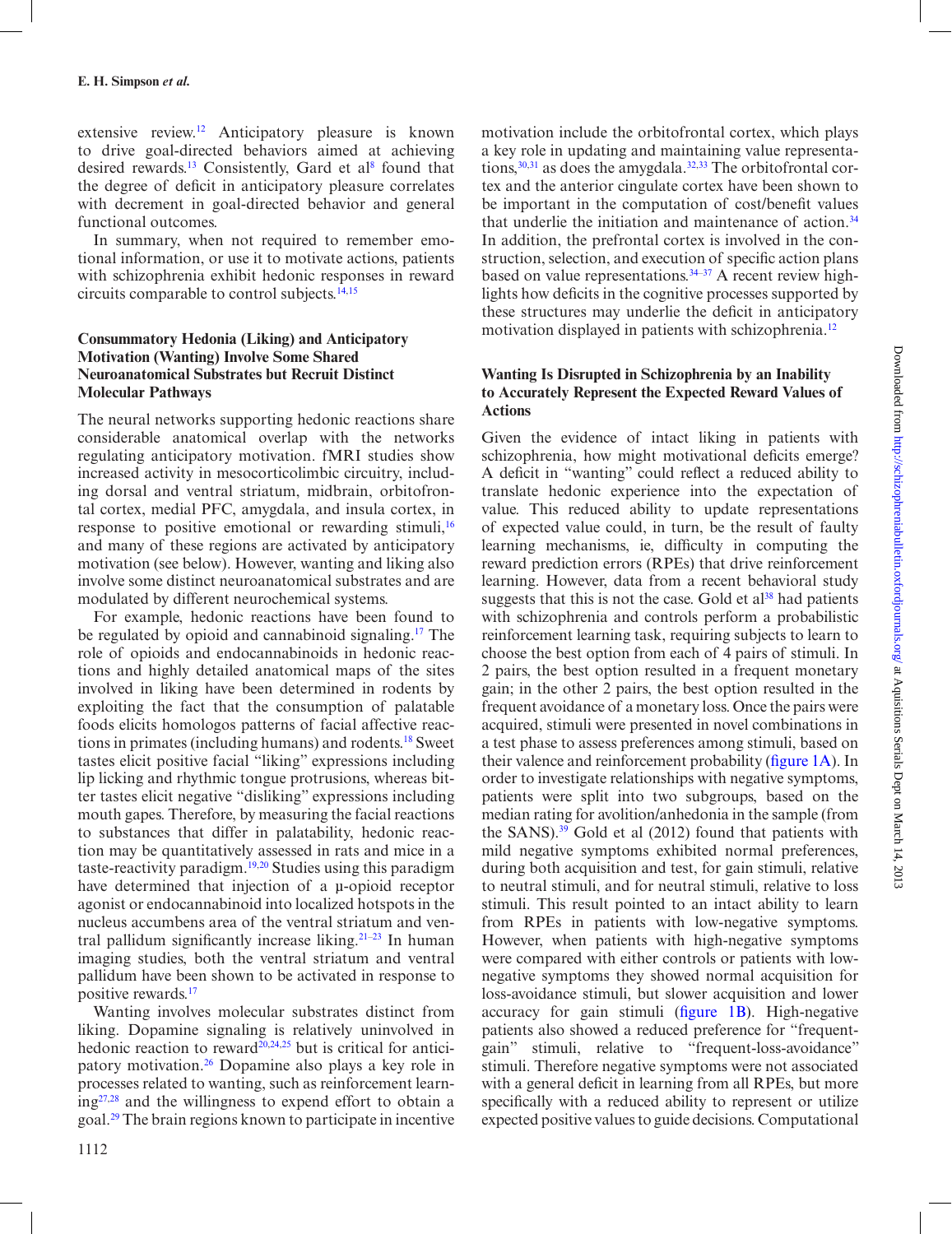

**Fig. 1.** (A) Example of the stimuli pairings and feedback in the reinforcement learning task from.<sup>38</sup> A, example of feedback delivered after a correct choice (choice indicated by a blue border) in a probabilistic gain (rewarded) trial. B, Feedback delivered following an incorrect choice in a gain trial. C, Feedback delivered following a correct choice in a loss-avoidance trial. D, Feedback delivered following an incorrect choice in a loss-avoidance trial. (B) To examine feedback valence effects on learning, the difference scores for gain-seeking trials and loss-avoidance trials for both the 90% and 80% probability conditions at the end of acquisition were computed. Difference scores above zero indicate better learning from gain than from loss avoidance, while scores below zero indicate better learning from loss avoidance than from gain. HC, healthy control; HNS, high-negative symptom; LNS, low-negative symptom group.38

modeling of the data suggested that the mechanisms for integrating expected value estimates with information derived from RPE calculations were disabled in patients with severe negative symptoms.

Based on the findings reported by Gold et al the deficit in anticipatory motivation observed in patients with schizophrenia likely reflect dysfunction in orbitofrontal cortex and ventral striatum as these brain regions have been shown to participate in the representation of expected value. $40,41$  Accordingly, recent neuroimaging studies have produced evidence of relationships between clinical measures of avolition/anhedonia and striatal activity associated with reward anticipation in patients with schizophrenia.<sup>14,42,43</sup>

#### **Dissecting Motivation in Animal Models of Disease**

The animal studies described above have been critical in isolating circuits for liking distinct from those supporting wanting. Animal studies can also be used to explore how these distinct behaviors may be differentially disrupted in schizophrenia. We recently performed a detailed investigation into motivation and related behaviors in our own transgenic mouse model. The methods we used could be applied to dissect motivation in any transgenic, environmental, or pharmacological animal model or be used to screen potential drug treatments for amotivated patients.

To model the increase in striatal D2R activity observed in patients with schizophrenia,<sup>44</sup> we generated mice that selectively and reversibly overexpress D2 receptors in the striatum ( $D2R-OE$  mice).<sup>45</sup> We previously reported that D2R-OE mice display behavioral abnormalities that relate to both the cognitive and negative symptoms of schizophrenia.<sup>45–50</sup> In relation to the negative symptoms, we initially observed that D2R-OE mice work less than control mice for appetitive rewards on a progressive ratio schedule in which each subsequent reward requires more effort to obtain than the previous reward.<sup>47</sup> A series of studies has been carried out to dissect this observed reluctance to work in D2R-OE mice.

First, we determined that the decrease in effort is not due to the D2R-OE mice tiring more quickly or becoming sated by the milk rewards sooner.<sup>48</sup> Another possible explanation for the deficit in the progressive ratio task could be an abnormal response to appetitive stimuli, ie, a reduction in liking. Therefore to obtain a measure of behavioral reaction to a palatable substance, we used a gustometer to record licking behavior as a function of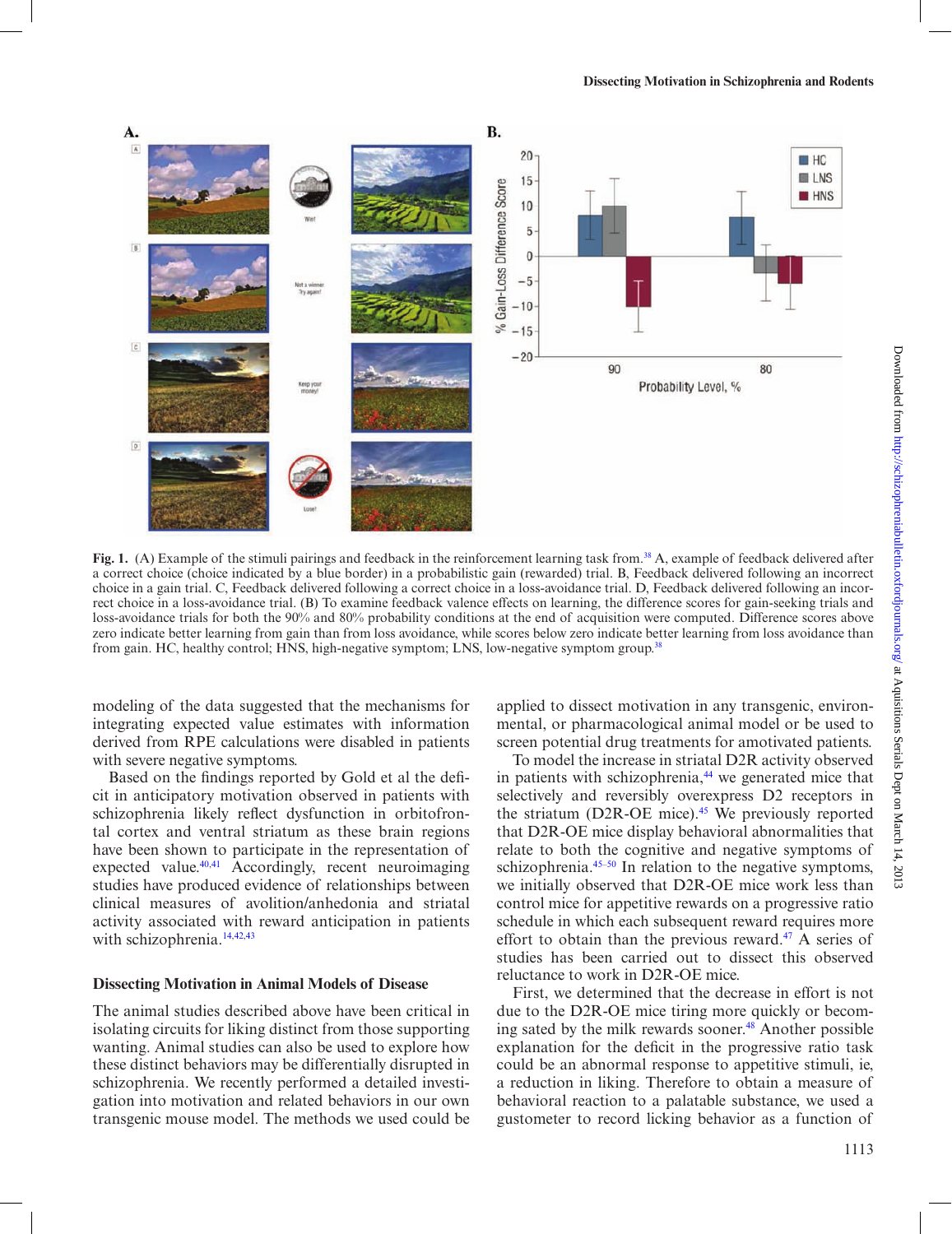

**Fig. 2.** (A) Hedonic 'liking' reactions to pleasant tastes in rodents, nonhuman primates and human infants include rhythmic tongue protrusions (shown above) and lip licking. Such affective facial expressions provide an objective index of 'liking' to the hedonic impact of tastes.<sup>55</sup> (B) Quantification of the hedonic response to increasing sucrose concentration in control (closed circles) and D2R-OE (open circles) mice is shown, including, Mean number of positive hedonic reactions (top), Mean number of bouts of drinking (middle) and Mean number of positive hedonic reactions per bout (bottom). Note the *x*-axis is on a log scale.50 (C) When tested on two concurrent schedules with different payoff rates, D2R-OE mice were significantly less sensitive to reward value than controls.<sup>50</sup>

sucrose concentration. In previous studies, both mice and rats show increased licking as sucrose concentration increases, and this is thought to reflect the palatability of the sucrose solution.<sup>51,52</sup> We found that the vigor and sensitivity of consummatory behavior to changes in palatability is not altered in  $D2R-OE$  mice.<sup>50</sup> We also directly measured hedonic reaction to sucrose in D2R-OE and control mice using the taste-reactivity paradigm described above (figure  $2A$ ).<sup>19,20</sup> Using sucrose as the palatable food, we found that control and D2R-OE mice exhibited equivalent concentration-dependent increases in the number of positive hedonic reactions in response to sucrose (figure  $2B$ ).<sup>50</sup>

Results from both the gustometer and taste-reactivity tests suggest that the hedonic reaction is intact in D2R-OE mice, as it is in patients with schizophrenia. Because D2R-OE mice appear to "like" the rewards as much as control mice, yet work less hard to obtain the rewards, we further explored their "wanting" or willingness to work. We employed an operant effort-related choice paradigm that indexes anticipatory (incentive) motivation.53 After determining that D2R-OE mice show as strong a preference as controls for evaporated milk vs home-cage chow when the two foods are freely available, mice were given a choice between pressing a lever to obtain the preferred evaporated milk or consuming freely

available, less-preferred, home-cage chow. D2R-OE mice worked less for the preferred milk and consumed more of the freely available less-preferred chow, indicating that striatal overexpression of postsynaptic D2Rs can alter cost/benefit computations in a way that leads to a deficit in willingness to work for preferred rewards. $50$ 

Such a deficit in cost/benefit computations may arise from an impaired ability to represent the value of future outcomes. To assess whether D2R-OE mice and controls differed in their sensitivity to the value associated with different response options, we gave animals a choice of responding on two concurrently available response levers with a 5-fold variation in frequency at which each of the 2 available levers was rewarded. Control animals showed a good sensitivity to changes in payoff rates by adjusting their choices to fit the altered reward schedules. In contrast, D2R-OE mice were significantly less sensitive to variations in the distribution of rewards than controls (figure 2C), indicative of a deficit in either representing differences in future reward value or a deficit in being able to modulate behavior based on those values.<sup>50</sup>

In conclusion, overactivity of striatal D2Rs in mice, as found in patients, does not affect hedonic reaction to reward, but results in a deficit in incentive motivation evidenced by a decreased willingness to work. Furthermore, the behavioral studies suggest that decreased willingness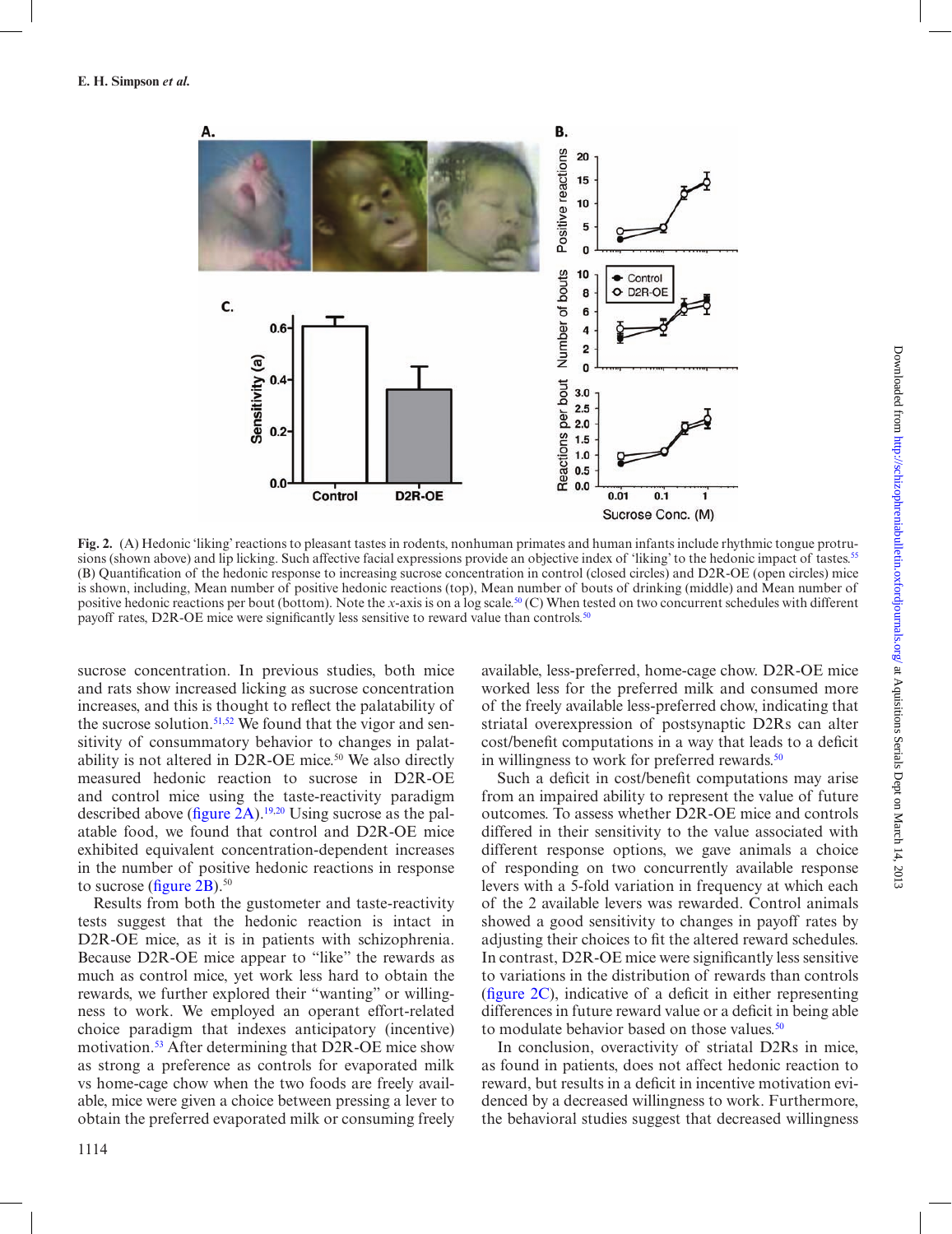to work in D2R-OE mice arises from deficits in the ability to represent or update the value of positive outcomes, similar to patients who show poor abilities in representing the positive value of future outcomes. $38$ 

It may be possible to document the deficit in ability to represent the value of future outcomes in the mouse model using electrophysiological recording methods. Midbrain dopamine neurons are known to play an important role in reward prediction error encoding; therefore, recording from these neurons or measuring dopamine release at their projection sites in limbic structures, under behavioral conditions presumed to induce anticipatory motivation, may determine the pathophysiological mechanism of this phenotype. Additionally, at the behavioral level the capacity to be guided by the current value of future rewards can be assessed in both patients and mouse models with several procedures such as postconditioning devaluation of rewards. Here the current value of a reward is lowered (say through satiation) and the sensitivity to this change in the value of future rewards should be reflected in a lowered willingness to perform the responses that previously produced this specific outcome.

A recent review of research in patients suggests that deficits in anticipatory motivation may result from impairments in cognition, including working memory.<sup>12</sup> The D2R-OE mice also show deficits in cognitive functions including aspects of working memory,<sup>45</sup> and the bidirectional relationship between cognition and motivation can be carefully explored in the mouse model.

# **Translations From Patients to Mice and Back to Novel Treatments**

The striking parallel between the impairments in accurately representing the relative expected reward value of actions observed in patients and D2R-OE mice suggests that the D2R-OE mice can be used to identify and screen for new therapeutic treatment targets.

Gene expression analysis in the D2R-OE mouse has identified multiple potential pharmacological treatment targets, including the 5-HT2C receptor, whose expression levels are increased in D2R-OE mice. Our previous work has demonstrated that systemic application of a selective 5-HT2C receptor antagonist enhances willingness to work in mice.48 These findings suggest that 5-HT2C antagonism might also be a viable treatment target for patients. Additionally, we recently found that excitability of mediums spiny neurons (the GABAergic output neurons of the striatum) that overexpress D2Rs, is increased due to a downregulation of inwardly rectifying potassium  $(Kir)$  channels.<sup>54</sup> The changes in excitability and Kir function are strongly associated with the motivational impairments because both can be reversed after switching off the excess expression of D2Rs in adulthood. We therefore hypothesize that the increase in spiny neuron excitability could be a mechanism underlying the motivation deficit.

This hypothesis can directly be tested by reexpressing the downregulated Kir channels in D2R-OE mice. If decreasing excitability in D2R-OE mice indeed rescues their motivational deficit, targeting medium spiny neuron excitability could be a potential strategy to enhance motivation in patients with schizophrenia. Further explorations of the mechanism by which these, and other potential novel targets, may enhance incentive motivation are a first step to identifying novel treatment strategies for patients with schizophrenia.

The comparative consideration of the human and animal data we made here also demonstrates how a very careful analysis of motivational endophenotypes in patients and in rodent models can guide an analysis of the potential pathophysiological mechanisms of schizophrenia. This detailed analysis at the behavioral, molecular, electrophysiological, and neurochemical levels is a productive way to generate and test for much needed novel treatment targets.

## **Funding**

National Institute of Mental Health; Silvio O. Conte Center for Schizophrenia Research: MH086404 (to E.H.S. and C.K.); R01MH093672 (to C.K. and P.B.).

### **Acknowledgments**

The authors have declared that there are no conflicts of interest in relation to the subject of this study.

# **References**

- 1. Bleuler E. *Dementia Praecox or the Group of Schizophrenias*. New York, NY: International Universities Press; 1950.
- 2. Kraepelin E. *Dementia Praecox and Paraphrenia*. Edinburgh: Livingstone; 1919.
- 3. Rabinowitz J, Levine SZ, Garibaldi G, Bugarski-Kirola D, Berardo CG, Kapur S. Negative symptoms have greater impact on functioning than positive symptoms in schizophrenia: analysis of CATIE data. *Schizophr Res*. 2012;137:147–150.
- 4. Fenton WS, McGlashan TH. Natural history of schizophrenia subtypes. II. Positive and negative symptoms and long-term course. *Arch Gen Psychiatry*. 1991;48:978–986.
- 5. Horan WP, Blanchard JJ, Clark LA, Green MF. Affective traits in schizophrenia and schizotypy. *Schizophr Bull*. 2008;34:856–874.
- 6. Paradiso S, Andreasen NC, Crespo-Facorro B, et al*.* Emotions in unmedicated patients with schizophrenia during evaluation with positron emission tomography. *Am J Psychiatry*. 2003;160:1775–1783.
- 7. Takahashi H, Koeda M, Oda K, et al*.* An fMRI study of differential neural response to affective pictures in schizophrenia. *Neuroimage*. 2004;22:1247–1254.
- 8. Gard DE, Kring AM, Gard MG, Horan WP, Green MF. Anhedonia in schizophrenia: distinctions between anticipatory and consummatory pleasure. *Schizophr Res*. 2007;93:253–260.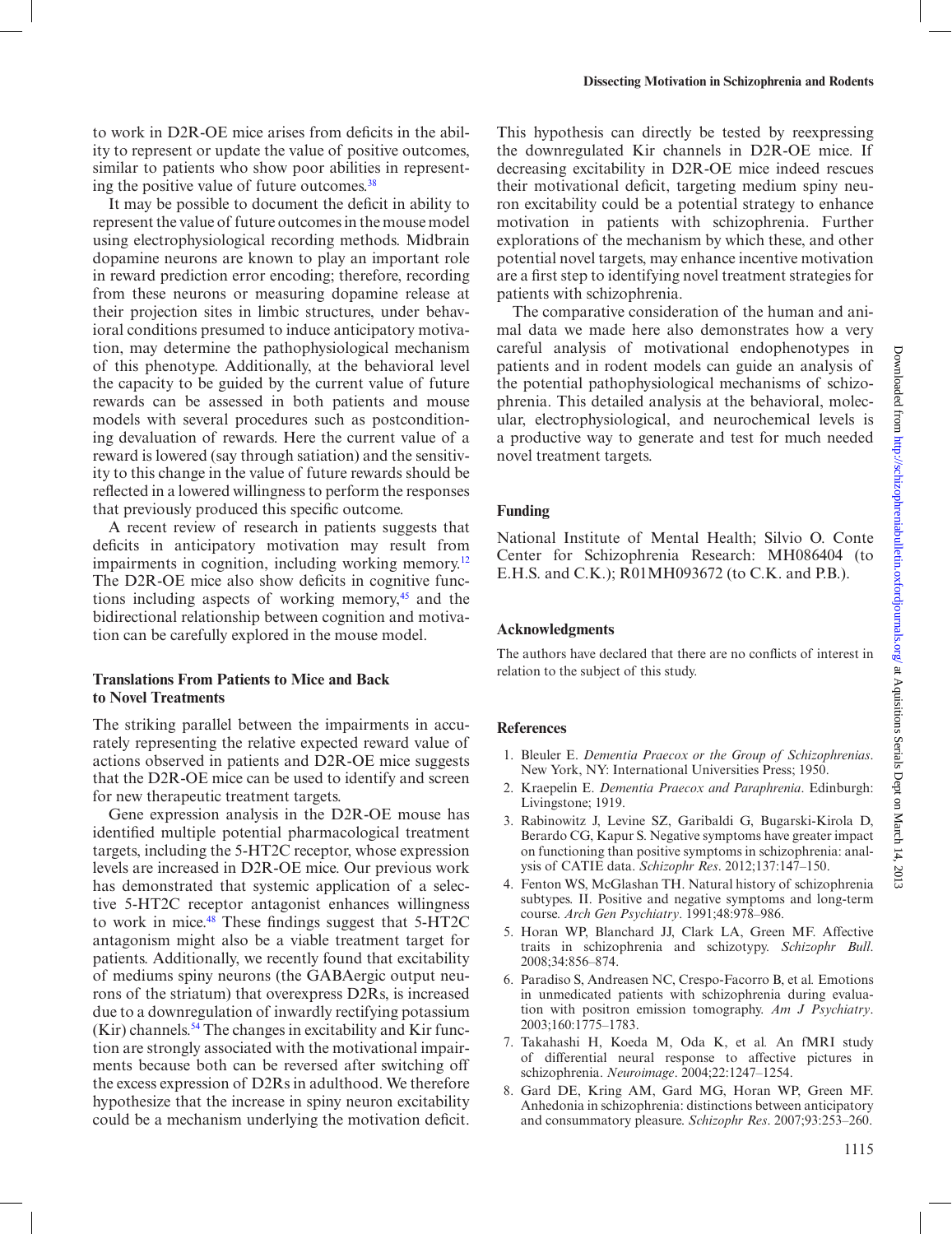- 9. Oorschot M, Lataster T, Thewissen V, et al*.* Emotional experience in negative symptoms of schizophrenia—no evidence for a generalized hedonic deficit [published online ahead of print October 20, 2011]. *Schizophr Bull*. doi:10.1093/schbul/sbr137.
- 10. Heerey EA, Gold JM. Patients with schizophrenia demonstrate dissociation between affective experience and motivated behavior. *J Abnorm Psychol*. 2007;116:268–278.
- 11. Burbridge JA, Barch DM. Anhedonia and the experience of emotion in individuals with schizophrenia. *J Abnorm Psychol*. 2007;116:30–42.
- 12. Strauss GP, Gold JM. A new perspective on anhedonia in schizophrenia. *Am J Psychiatry*. 2012;169:364–373.
- 13. Dickinson AB, Bernard B. Motivational control of instrumental action. *Curr Direct Psychol Sci*. 1995;4:162–167.
- 14. Dowd EC, Barch DM. Pavlovian reward prediction and receipt in schizophrenia: relationship to anhedonia. *PLoS One*. 2012;7:e35622.
- 15. Ursu S, Kring AM, Gard MG, et al*.* Prefrontal cortical deficits and impaired cognition-emotion interactions in schizophrenia. *Am J Psychiatry*. 2011;168:276–285.
- 16. Chau DT, Roth RM, Green AI. The neural circuitry of reward and its relevance to psychiatric disorders. *Curr Psychiatry Rep*. 2004;6:391–399.
- 17. Berridge KC, Robinson TE, Aldridge JW. Dissecting components of reward: 'liking,' 'wanting,' and learning. *Curr Opin Pharmacol*. 2009;9:65–73.
- 18. Berridge KC. Measuring hedonic impact in animals and infants: microstructure of affective taste reactivity patterns. *Neurosci Biobehav Rev*. 2000;24:173–198.
- 19. Grill HJ, Norgren R. The taste reactivity test. I. Mimetic responses to gustatory stimuli in neurologically normal rats. *Brain Res*. 1978;143:263–279.
- 20. Peciña S, Berridge KC, Parker LA. Pimozide does not shift palatability: separation of anhedonia from sensorimotor suppression by taste reactivity. *Pharmacol Biochem Behav*. 1997;58:801–811.
- 21. Mahler SV, Smith KS, Berridge KC. Endocannabinoid hedonic hotspot for sensory pleasure: anandamide in nucleus accumbens shell enhances 'liking' of a sweet reward. *Neuropsychopharmacology*. 2007;32:2267–2278.
- 22. Peciña S, Berridge KC. Hedonic hot spot in nucleus accumbens shell: where do mu-opioids cause increased hedonic impact of sweetness? *J Neurosci*. 2005;25:11777–11786.
- 23. Smith KS, Berridge KC. The ventral pallidum and hedonic reward: neurochemical maps of sucrose "liking" and food intake. *J Neurosci*. 2005;25:8637–8649.
- 24. Berridge KC, Venier IL, Robinson TE. Taste reactivity analysis of 6-hydroxydopamine-induced aphagia: implications for arousal and anhedonia hypotheses of dopamine function. *Behav Neurosci*. 1989;103:36–45.
- 25. Peciña S, Cagniard B, Berridge KC, Aldridge JW, Zhuang X. Hyperdopaminergic mutant mice have higher "wanting" but not "liking" for sweet rewards. *J Neurosci*. 2003;23:9395–9402.
- 26. Salamone JD. Functions of mesolimbic dopamine: changing concepts and shifting paradigms. *Psychopharmacology (Berl)*. 2007;191:389.
- 27. Schultz W. Behavioral dopamine signals. *Trends Neurosci*. 2007;30:203–210.
- 28. Smith KS, Berridge KC, Aldridge JW. Disentangling pleasure from incentive salience and learning signals in brain reward circuitry. *Proc Natl Acad Sci USA*. 2011;108:E255–E264.
- 29. Salamone JD, Correa M, Farrar AM, Nunes EJ, Pardo M. Dopamine, behavioral economics, and effort. *Front Behav Neurosci*. 2009;3:13.
- 30. O'Doherty JP. Lights, camembert, action! The role of human orbitofrontal cortex in encoding stimuli, rewards, and choices. *Ann N Y Acad Sci*. 2007;1121:254–272.
- 31. Schoenbaum G, Roesch MR, Stalnaker TA, Takahashi YK. A new perspective on the role of the orbitofrontal cortex in adaptive behaviour. *Nat Rev Neurosci*. 2009;10:885–892.
- 32. Morrison SE, Salzman CD. Re-valuing the amygdala. *Curr Opin Neurobiol*. 2010;20:221–230.
- 33. Savage LM, Ramos RL. Reward expectation alters learning and memory: the impact of the amygdala on appetitive-driven behaviors. *Behav Brain Res*. 2009;198:1–12.
- 34. Rushworth MF, Noonan MP, Boorman ED, Walton ME, Behrens TE. Frontal cortex and reward-guided learning and decision-making. *Neuron*. 2011;70:1054–1069.
- 35. Grabenhorst F, Rolls ET. Value, pleasure and choice in the ventral prefrontal cortex. *Trends Cogn Sci*. 2011;15:56–67.
- 36. Savine AC, Braver TS. Motivated cognitive control: reward incentives modulate preparatory neural activity during task-switching. *J Neurosci*. 2010;30:10294–10305.
- 37. Wunderlich K, Beierholm UR, Bossaerts P, O'Doherty JP. The human prefrontal cortex mediates integration of potential causes behind observed outcomes. *J Neurophysiol*. 2011;106:1558–1569.
- 38. Gold JM, Waltz JA, Matveeva TM, et al*.* Negative symptoms and the failure to represent the expected reward value of actions: behavioral and computational modeling evidence. *Arch Gen Psychiatry*. 2012;69:129–138.
- 39. Andreasen NC. *The Scale for the Assessment of Negative Symptoms (SANS)*. Iowa City: University of Iowa; 1984.
- 40. Knutson B, Cooper JC. Functional magnetic resonance imaging of reward prediction. *Curr Opin Neurol*. 2005;18:411–417.
- 41. Schoenbaum G, Roesch M. Orbitofrontal cortex, associative learning, and expectancies. *Neuron*. 2005;47:633–636.
- 42. Simon JJ, Biller A, Walther S, et al*.* Neural correlates of reward processing in schizophrenia–relationship to apathy and depression. *Schizophr Res*. 2010;118:154–161.
- 43. Waltz JA, Schweitzer JB, Ross TJ, et al*.* Abnormal responses to monetary outcomes in cortex, but not in the basal ganglia, in schizophrenia. *Neuropsychopharmacology*. 2010;35:2427–2439.
- 44. Laruelle M. Imaging dopamine transmission in schizophrenia. A review and meta-analysis. *Q J Nucl Med*. 1998;42:211–221.
- 45. Kellendonk C, Simpson EH, Polan HJ, et al*.* Transient and selective overexpression of dopamine D2 receptors in the striatum causes persistent abnormalities in prefrontal cortex functioning. *Neuron*. 2006;49:603–615.
- 46. Bach ME, Simpson EH, Kahn L, Marshall JJ, Kandel ER, Kellendonk C. Transient and selective overexpression of D2 receptors in the striatum causes persistent deficits in conditional associative learning. *Proc Natl Acad Sci U S A*. 2008;105:16027–16032.
- 47. Drew MR, Simpson EH, Kellendonk C, et al*.* Transient overexpression of striatal D2 receptors impairs operant motivation and interval timing. *J Neurosci*. 2007;27:7731–7739.
- 48. Simpson EH, Kellendonk C, Ward RD, et al*.* Pharmacologic rescue of motivational deficit in an animal model of the negative symptoms of schizophrenia. *Biol Psychiatry*. 2011;69: 928–935.
- 49. Ward RD, Kellendonk C, Simpson EH, et al*.* Impaired timing precision produced by striatal D2 receptor overexpression is mediated by cognitive and motivational deficits. *Behav Neurosci*. 2009;123:720–730.
- 50. Ward RD, Simpson EH, Richards VL, et al*.* Dissociation of hedonic reaction to reward and incentive motivation in an